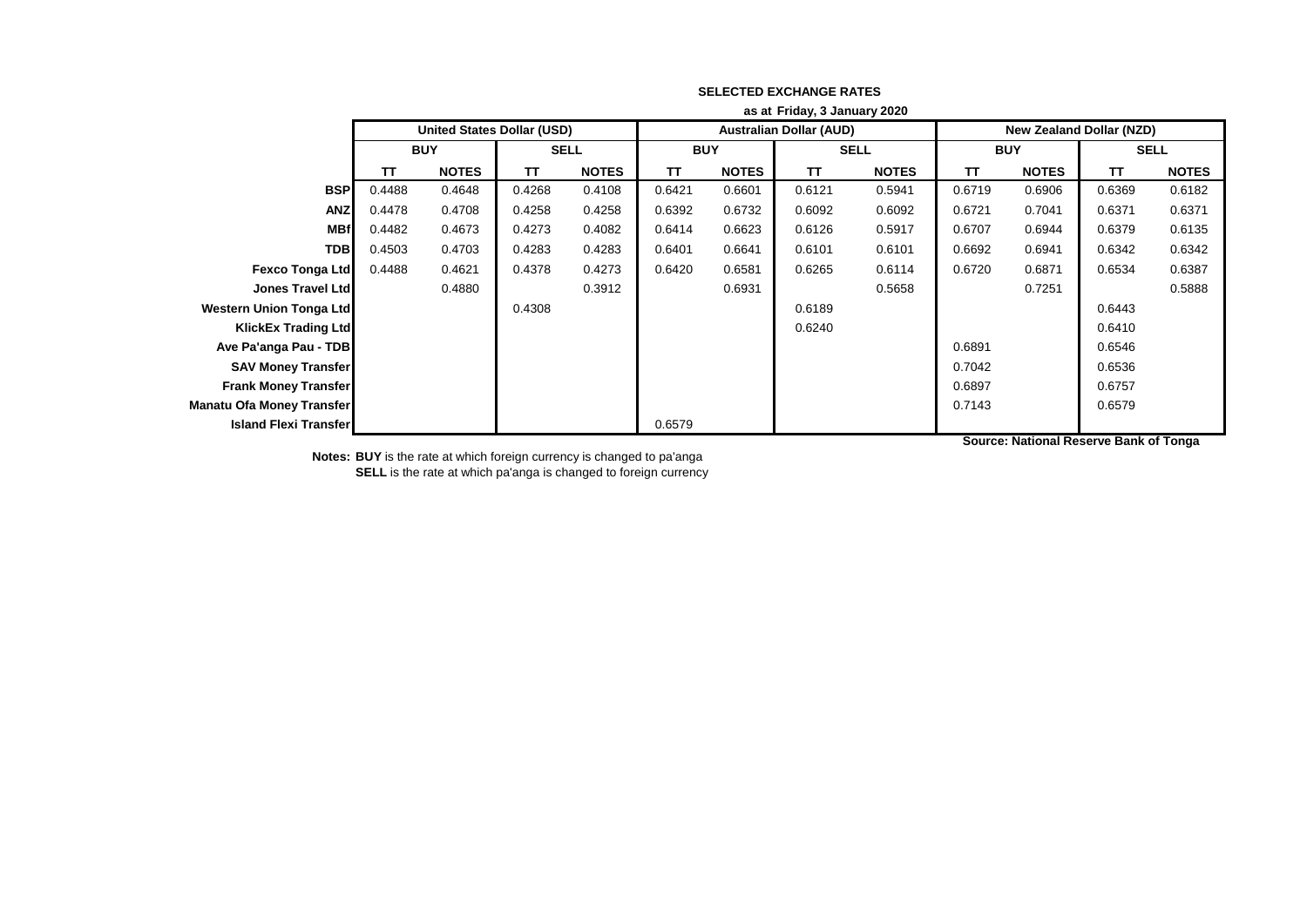|                                  | as at Friday, 10 January 2020     |              |             |              |            |              |                                |              |                          |              |             |              |  |
|----------------------------------|-----------------------------------|--------------|-------------|--------------|------------|--------------|--------------------------------|--------------|--------------------------|--------------|-------------|--------------|--|
|                                  | <b>United States Dollar (USD)</b> |              |             |              |            |              | <b>Australian Dollar (AUD)</b> |              | New Zealand Dollar (NZD) |              |             |              |  |
|                                  | <b>BUY</b>                        |              | <b>SELL</b> |              | <b>BUY</b> |              | <b>SELL</b>                    |              | <b>BUY</b>               |              | <b>SELL</b> |              |  |
|                                  | TΤ                                | <b>NOTES</b> | <b>TT</b>   | <b>NOTES</b> | ΤT         | <b>NOTES</b> | <b>TT</b>                      | <b>NOTES</b> | TΤ                       | <b>NOTES</b> | TT          | <b>NOTES</b> |  |
| <b>BSP</b>                       | 0.4463                            | 0.4623       | 0.4243      | 0.4083       | 0.6503     | 0.6683       | 0.6203                         | 0.6023       | 0.6762                   | 0.6949       | 0.6412      | 0.6225       |  |
| <b>ANZ</b>                       | 0.4453                            | 0.4683       | 0.4233      | 0.4233       | 0.6473     | 0.6813       | 0.6173                         | 0.6173       | 0.6764                   | 0.7084       | 0.6414      | 0.6414       |  |
| <b>MBf</b>                       | 0.4457                            | 0.4651       | 0.4248      | 0.4065       | 0.6496     | 0.6711       | 0.6208                         | 0.5988       | 0.6750                   | 0.6993       | 0.6422      | 0.6211       |  |
| <b>TDB</b>                       | 0.4478                            | 0.4678       | 0.4258      | 0.4258       | 0.6477     | 0.6717       | 0.6177                         | 0.6177       | 0.6733                   | 0.6982       | 0.6383      | 0.6383       |  |
| <b>Fexco Tonga Ltd</b>           | 0.4463                            | 0.4595       | 0.4354      | 0.4249       | 0.6500     | 0.6667       | 0.6348                         | 0.6194       | 0.6761                   | 0.6916       | 0.6585      | 0.6429       |  |
| <b>Rowena Financial Services</b> | 0.4568                            | 0.4695       | 0.4028      | 0.4132       | 0.6716     | 0.6803       | 0.6056                         | 0.6098       | 0.7170                   | 0.7092       | 0.6446      | 0.6289       |  |
| <b>T&amp;T Money Transfer</b>    |                                   | 0.4653       |             | 0.4273       | 0.6535     | 0.6713       | 0.6225                         | 0.6225       | 0.6993                   | 0.6979       | 0.6420      | 0.6420       |  |
| <b>MoneyGram - BSP</b>           | 0.4606                            |              |             |              | 0.6637     |              |                                |              | 0.7099                   |              |             |              |  |
| Jones Travel Ltd                 |                                   | 0.4854       |             | 0.3889       |            | 0.7017       |                                | 0.5736       |                          | 0.7296       |             | 0.5929       |  |
| <b>Western Union Tonga Ltd</b>   |                                   |              | 0.4284      |              |            |              | 0.6253                         |              |                          |              | 0.6484      |              |  |
| <b>KlickEx Trading Ltd</b>       |                                   |              |             |              |            |              | 0.6320                         |              |                          |              | 0.6560      |              |  |
| Ave Pa'anga Pau - TDB            |                                   |              |             |              |            |              |                                |              | 0.6934                   |              | 0.6587      |              |  |
| <b>SAV Money Transfer</b>        |                                   |              |             |              |            |              |                                |              | 0.7042                   |              | 0.6452      |              |  |
| <b>Frank Money Transfer</b>      |                                   |              |             |              |            |              |                                |              | 0.6897                   |              | 0.6667      |              |  |
| <b>Manatu Ofa Money Transfer</b> |                                   |              |             |              |            |              |                                |              | 0.7143                   |              | 0.6579      |              |  |
| <b>Island Flexi Transfer</b>     |                                   |              |             |              | 0.6623     |              |                                |              |                          |              |             |              |  |

**Source: National Reserve Bank of Tonga**

**Notes: BUY** is the rate at which foreign currency is changed to pa'anga

**SELL** is the rate at which pa'anga is changed to foreign currency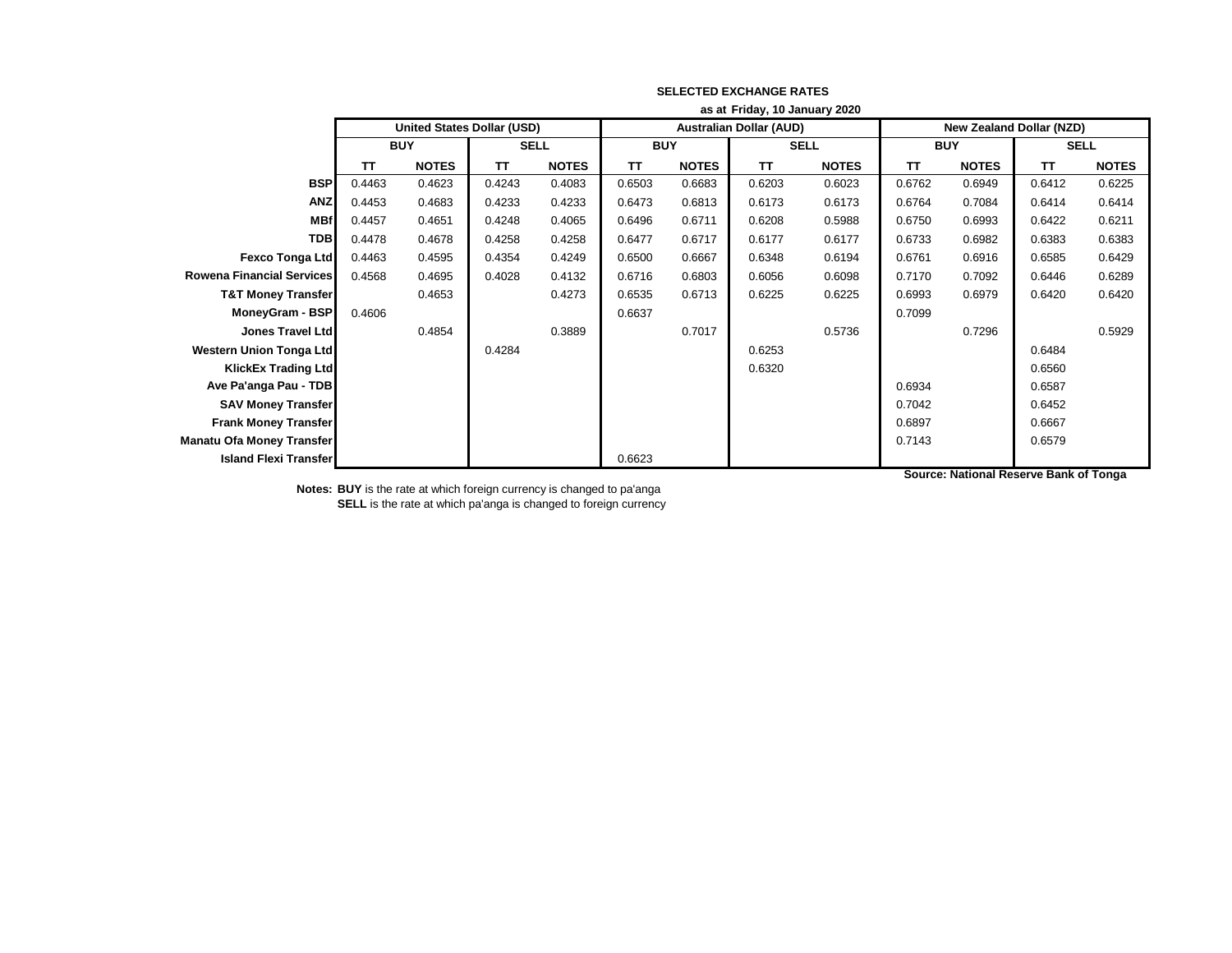|                                  | as at Friday, 17 January 2020 |                                   |             |              |            |              |                                |              |                                 |              |             |              |  |
|----------------------------------|-------------------------------|-----------------------------------|-------------|--------------|------------|--------------|--------------------------------|--------------|---------------------------------|--------------|-------------|--------------|--|
|                                  |                               | <b>United States Dollar (USD)</b> |             |              |            |              | <b>Australian Dollar (AUD)</b> |              | <b>New Zealand Dollar (NZD)</b> |              |             |              |  |
|                                  | <b>BUY</b>                    |                                   | <b>SELL</b> |              | <b>BUY</b> |              | <b>SELL</b>                    |              | <b>BUY</b>                      |              | <b>SELL</b> |              |  |
|                                  | <b>TT</b>                     | <b>NOTES</b>                      | TΤ          | <b>NOTES</b> | ΤT         | <b>NOTES</b> | <b>TT</b>                      | <b>NOTES</b> | TΤ                              | <b>NOTES</b> | TΤ          | <b>NOTES</b> |  |
| <b>BSP</b>                       | 0.4470                        | 0.4630                            | 0.4250      | 0.4090       | 0.6471     | 0.6651       | 0.6171                         | 0.5991       | 0.6742                          | 0.6929       | 0.6392      | 0.6205       |  |
| <b>ANZ</b>                       | 0.4460                        | 0.4690                            | 0.4240      | 0.4240       | 0.6445     | 0.6785       | 0.6145                         | 0.6145       | 0.6752                          | 0.7072       | 0.6402      | 0.6402       |  |
| <b>MBf</b>                       | 0.4463                        | 0.4651                            | 0.4255      | 0.4065       | 0.6464     | 0.6667       | 0.6176                         | 0.5952       | 0.6730                          | 0.6944       | 0.6402      | 0.6173       |  |
| <b>TDB</b>                       | 0.4485                        | 0.4685                            | 0.4265      | 0.4265       | 0.6448     | 0.6688       | 0.6148                         | 0.6148       | 0.6715                          | 0.6964       | 0.6365      | 0.6365       |  |
| <b>Fexco Tonga Ltd</b>           | 0.4470                        | 0.4602                            | 0.4361      | 0.4255       | 0.6470     | 0.6634       | 0.6321                         | 0.6163       | 0.6742                          | 0.6895       | 0.6574      | 0.6409       |  |
| <b>T&amp;T Money Transfer</b>    |                               | 0.4660                            |             | 0.4280       | 0.6535     | 0.6681       | 0.6200                         | 0.6200       | 0.7042                          | 0.6959       | 0.6450      | 0.6450       |  |
| MoneyGram - BSP                  | 0.4604                        |                                   |             |              | 0.6599     |              |                                |              | 0.7075                          |              |             |              |  |
| Jones Travel Ltd                 |                               | 0.4862                            |             | 0.3895       |            | 0.6984       |                                | 0.5706       |                                 | 0.7275       |             | 0.5910       |  |
| <b>Western Union Tonga Ltd</b>   |                               |                                   | 0.4269      |              |            |              | 0.6194                         |              |                                 |              | 0.6457      |              |  |
| Ave Pa'anga Pau - TDB            |                               |                                   |             |              |            |              |                                |              | 0.6918                          |              | 0.6572      |              |  |
| <b>SAV Money Transfer</b>        |                               |                                   |             |              |            |              |                                |              | 0.7042                          |              | 0.6452      |              |  |
| <b>Frank Money Transfer</b>      |                               |                                   |             |              |            |              |                                |              | 0.6897                          |              | 0.6667      |              |  |
| <b>Manatu Ofa Money Transfer</b> |                               |                                   |             |              |            |              |                                |              | 0.7143                          |              | 0.6579      |              |  |
| <b>Island Flexi Transfer</b>     |                               |                                   |             |              | 0.6623     |              |                                |              |                                 |              |             |              |  |

**Notes: BUY** is the rate at which foreign currency is changed to pa'anga **SELL** is the rate at which pa'anga is changed to foreign currency **Source: National Reserve Bank of Tonga**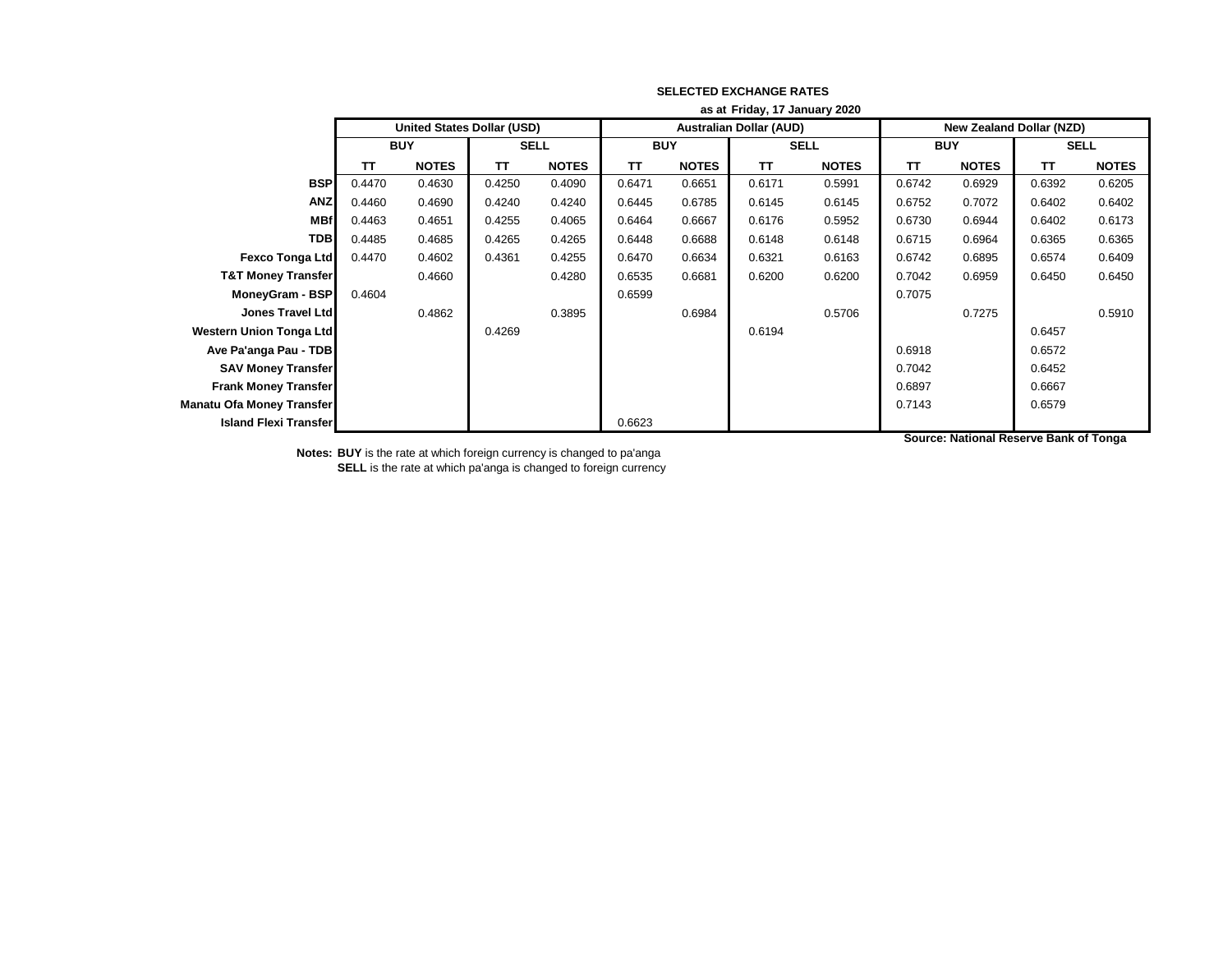|                                  | as at Friday, 24 January 2020     |              |             |              |            |                                |             |              |            |                                 |             |              |  |
|----------------------------------|-----------------------------------|--------------|-------------|--------------|------------|--------------------------------|-------------|--------------|------------|---------------------------------|-------------|--------------|--|
|                                  | <b>United States Dollar (USD)</b> |              |             |              |            | <b>Australian Dollar (AUD)</b> |             |              |            | <b>New Zealand Dollar (NZD)</b> |             |              |  |
|                                  | <b>BUY</b>                        |              | <b>SELL</b> |              | <b>BUY</b> |                                | <b>SELL</b> |              | <b>BUY</b> |                                 | <b>SELL</b> |              |  |
|                                  | ΤT                                | <b>NOTES</b> | <b>TT</b>   | <b>NOTES</b> | <b>TT</b>  | <b>NOTES</b>                   | <b>TT</b>   | <b>NOTES</b> | TT         | <b>NOTES</b>                    | <b>TT</b>   | <b>NOTES</b> |  |
| <b>BSP</b>                       | 0.4457                            | 0.4617       | 0.4237      | 0.4077       | 0.6502     | 0.6682                         | 0.6202      | 0.6022       | 0.6759     | 0.6946                          | 0.6409      | 0.6222       |  |
| <b>ANZ</b>                       | 0.4447                            | 0.4677       | 0.4227      | 0.4227       | 0.6474     | 0.6814                         | 0.6174      | 0.6174       | 0.6768     | 0.7088                          | 0.6418      | 0.6418       |  |
| <b>MBf</b>                       | 0.4451                            | 0.4630       | 0.4242      | 0.4049       | 0.6495     | 0.6711                         | 0.6207      | 0.5988       | 0.6747     | 0.6993                          | 0.6418      | 0.6173       |  |
| <b>TDB</b>                       | 0.4472                            | 0.4672       | 0.4252      | 0.4252       | 0.6480     | 0.6720                         | 0.6180      | 0.6180       | 0.6738     | 0.6987                          | 0.6388      | 0.6388       |  |
| <b>Fexco Tonga Ltd</b>           | 0.4457                            | 0.4588       | 0.4348      | 0.4243       | 0.6502     | 0.6666                         | 0.6351      | 0.6193       | 0.6755     | 0.6913                          | 0.6568      | 0.6426       |  |
| <b>Rowena Financial Services</b> | 0.4568                            | 0.4630       | 0.4028      | 0.4132       | 0.6716     | 0.6803                         | 0.6056      | 0.6135       | 0.7170     | 0.7092                          | 0.6446      | 0.6329       |  |
| MoneyGram - BSP                  | 0.4594                            |              |             |              | 0.6622     |                                |             |              | 0.7114     |                                 |             |              |  |
| Jones Travel Ltd                 |                                   | 0.4848       |             | 0.3883       |            | 0.7016                         |             | 0.5735       |            | 0.7293                          |             | 0.5926       |  |
| <b>Western Union Tonga Ltd</b>   |                                   |              | 0.4273      |              |            |                                | 0.6267      |              |            |                                 | 0.6481      |              |  |
| <b>KlickEx Trading Ltd</b>       |                                   |              |             |              |            |                                | 0.6320      |              |            |                                 | 0.6560      |              |  |
| Ave Pa'anga Pau - TDB            |                                   |              |             |              |            |                                |             |              | 0.6940     |                                 | 0.6593      |              |  |
| <b>SAV Money Transfer</b>        |                                   |              |             |              |            |                                |             |              | 0.7042     |                                 | 0.6452      |              |  |
| <b>Digicel Mobile Money</b>      |                                   |              |             |              | 0.6704     |                                |             |              | 0.6912     |                                 |             |              |  |
| <b>Frank Money Transfer</b>      |                                   |              |             |              |            |                                |             |              | 0.6897     |                                 | 0.6667      |              |  |
| <b>Manatu Ofa Money Transfer</b> |                                   |              |             |              |            |                                |             |              | 0.7143     |                                 | 0.6579      |              |  |
| <b>Island Flexi Transfer</b>     |                                   |              |             |              | 0.6623     |                                |             |              |            |                                 |             |              |  |
| <b>Tonga Post Ltd</b>            | 0.4521                            |              |             |              |            |                                |             |              |            |                                 |             |              |  |

**Notes: BUY** is the rate at which foreign currency is changed to pa'anga **SELL** is the rate at which pa'anga is changed to foreign currency **Source: National Reserve Bank of Tonga**